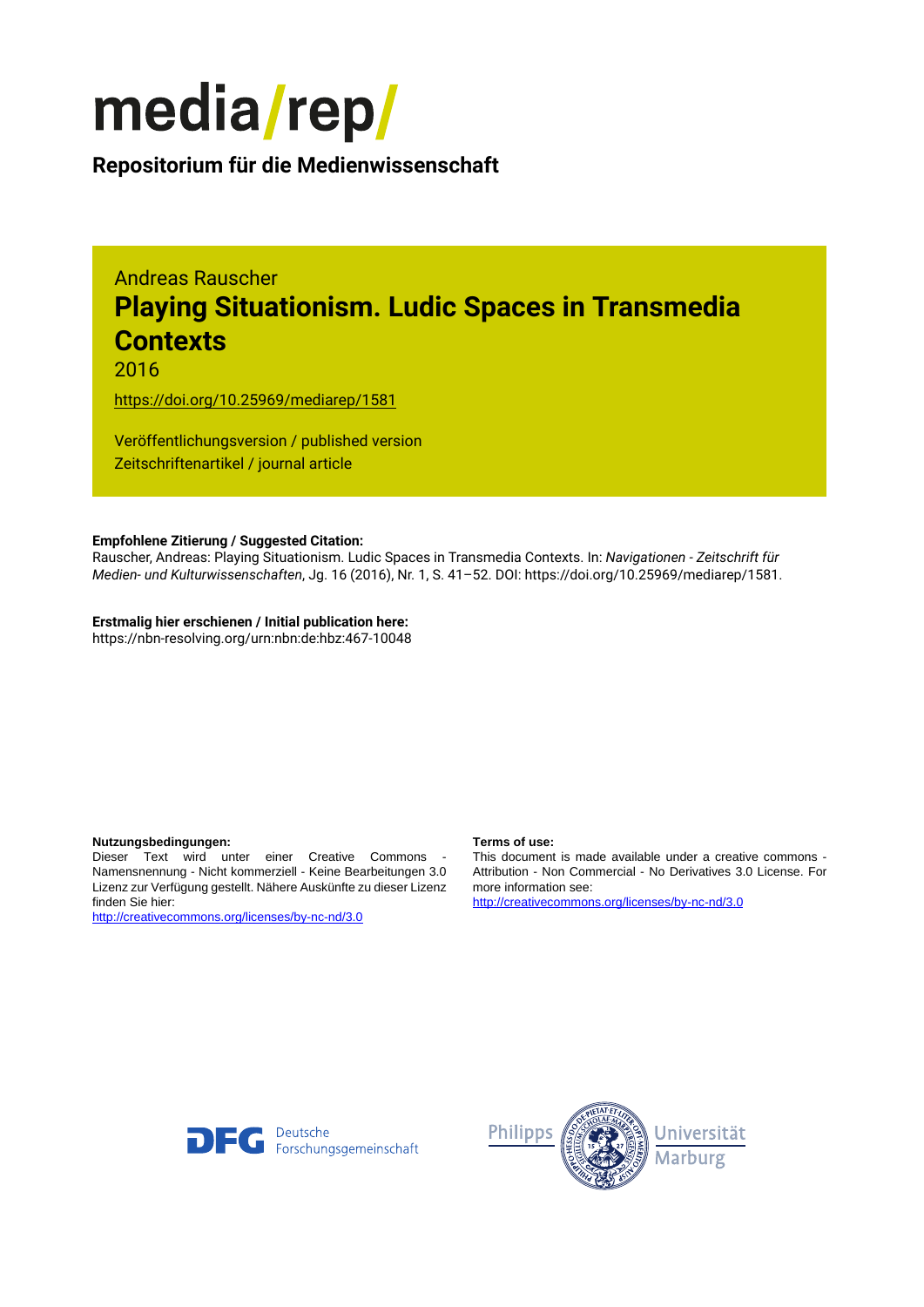# PLAYING SITUATIONISM Ludic Spaces in Transmedia Contexts

# BY ANDREAS RAUSCHER

# ZUSAMMENFASSUNG

Der Artikel untersucht die Aktualität der Konzepte des dérive und der Psychogeographie als Methoden, mit denen die Erfahrung von Open-World-Videospielen besser verstanden und genauer erfasst werden kann. Diese Begriffe für eine subjektive Wahrnehmung der urbanen Dynamik wurden ursprünglich von dem Philosophen und Politaktivisten Guy Debord und der Situationistischen Internationalen in den 1950er Jahren geprägt. Sie verwandten Praktiken der modernen Avantgarde, um gegenüber dem gewöhnlichen Alltag eine subversive Haltung einzunehmen. In einem zweiten Schritt thematisiert der Beitrag den Begriff der cineludischen Form als Bezeichnung für die Verknüpfung von Settings und Sequenzen, die mit bekannten Filmgenres assoziiert werden, mit unterschiedlichen Gameplay-Konzepten. In Verbindung mit Miguel Sicarts Konzept der Playfulness bietet die Wiederentdeckung des dérive und der Psychogeographie eine hermeneutische Strategie zur Erkundung und kritischen Reflexion der mentalen Landkarten, die Videospiele, Popkultur und das Kino verbinden.

# ABSTRACT

This article examines how the concept of dérive and the idea of psychogeography can be reactivated to explore and understand the experience of open-world games. These terms for a subjective way of perceiving the dynamics of urban life were originally introduced in the 1950s by philosopher and political activist Guy Debord and the movement of the Situationist International. They employed practices of the Modernist avant-garde as subversive approaches toward everyday life. In a second step, this article introduces the idea of the cineludic form, which connects settings and sequences typical of film genres to gameplay concepts. Combined with the idea of playfulness challenging the routines of algorithmic culture introduced by Miguel Sicart, the rediscovery of dérive and psychogeography offers a hermeneutic strategy to explore and critically reflect the mental maps that link video games, pop culture, and cinema.

# 1. SPACE (RE)INVADERS – SITUATIONISM REVISITED

In recent years, the ideas of Situationism, one of the key concepts of artistic counter-cultural approaches toward urban spaces, seemed to have migrated to the museum, or at least to have been delegated to printed volumes of oral cultural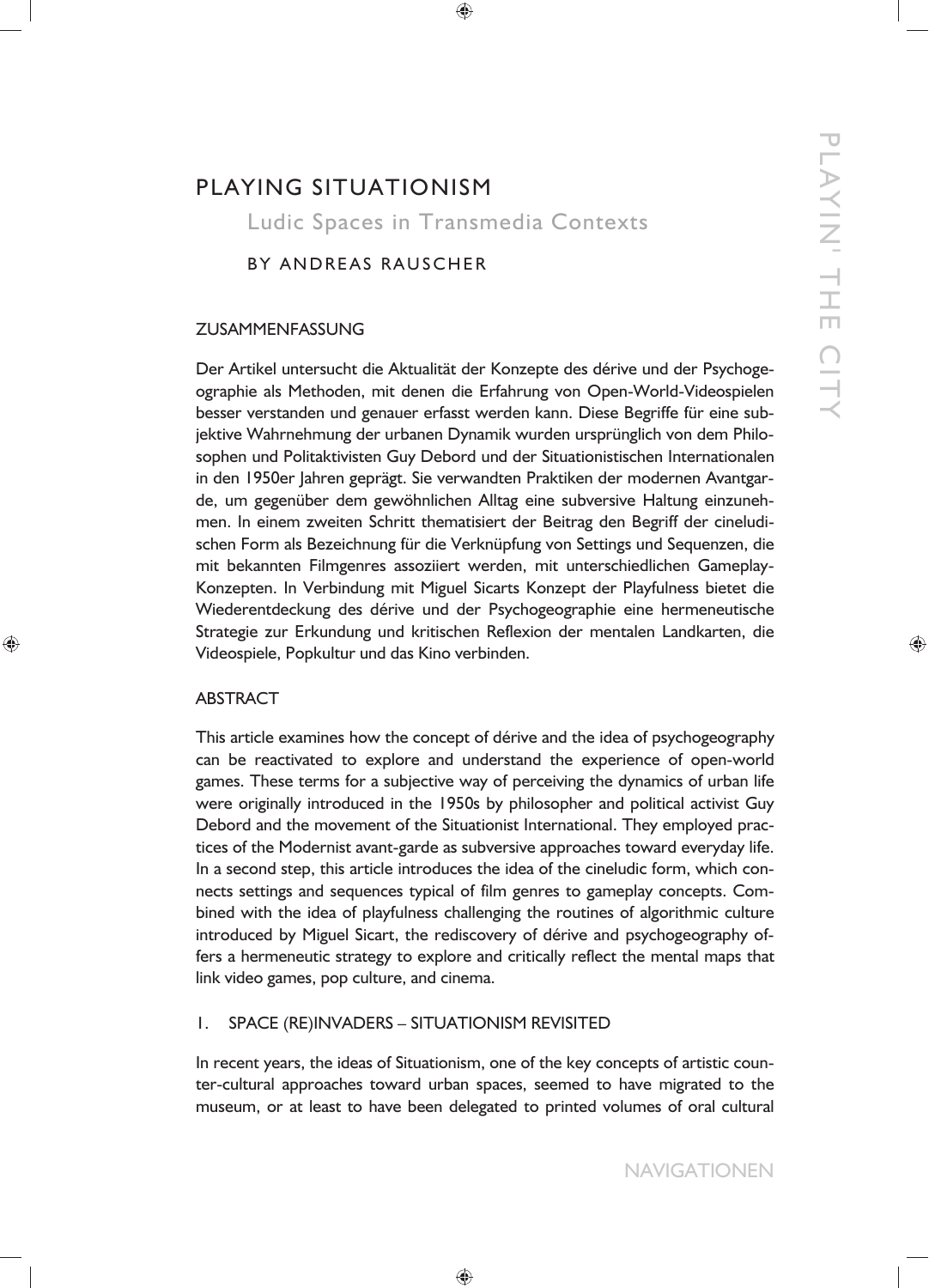histories covering the avant-garde movements from the streets of 1960s Paris to the interventions of the London punk scene in the late 1970s. But, at a second glance, Situationism, which had already seemed to be close to the nostalgic old school anarchism of another Sex Pistols reunion tour, who updated Situationist ideas in the context of the late 1970s British punk scene but not any more in the 1990s and 2000s, has gained an extra life within the realm of digital spaces. In 2009, the Game Studies blog *Subject Navigator* asked in what ways a dead continental philosopher by the name of Guy Debord, who was one of the driving theoretical minds behind the Situationists, could help us in understanding video games.1 The gaming culture website *Rock, Paper, Shotgun* featured a series by Hannah Nicklin on the Situationist concept of psychogeography applied to video games and their designers.2 Debord had defined the term *psychogeography* in 1955 »as the study of precise laws and specific effects of the geographical environment, consciously organized or not, on the emotions and behavior of individuals.«3 Through the tactic of *dérive*, the Situationists produced mental and emotional maps of urban cities. They promoted a new way of perceiving the city with a rhythm that contradicted the logic of late capitalism. In his study *Avant-Garde Video Games: Playing with Technoculture*, digital media scholar Brian Schrank comments on the intentions behind psychogeography and dérive:

> The Situationists went beyond entertainment to remix urban space and reclaim the public sphere as a place for collective play with reality. They would drift through a city in a game they called the *derive*. A derive is a spontaneous journey in which travelers allow the aesthetics of the architecture and geography to affect them emotionally as well as subconsciously, and direct them so that they might foster new relationships with space.<sup>4</sup>

Debord had originally intended to bring about a change in perception resulting in revolutionary actions. Even though the dérive did not result in the radical utopia predicted by 1968, it provided a profound method to document the dynamics and pop-cultural mental images of famous cities that could be employed in works of cultural studies. Greil Marcus wrote *Lipstick Traces*, a vast history of the phantom avant-gardes in the 20<sup>th</sup> century. Jon Savage structured his epic history of the British punk scene, *England's Dreaming*, around the several epicenters of the punk movement around London, while director Julien Temple, closely associated with the Sex Pistols since the late 1970s, used the psychogeographic approach for a documentary on the founding members of the seminal punk band in 2007. He ar-

<sup>1</sup> Golding: »How Guy Debord Can Help Us Understand Video Games.«

<sup>2</sup> Nicklin: »A Psychogeography of Games.«

<sup>3</sup> Debord: »Introduction to a Critique of Urban Geography.«

<sup>4</sup> Schrank: *Avant-Garde Videogames*, 123.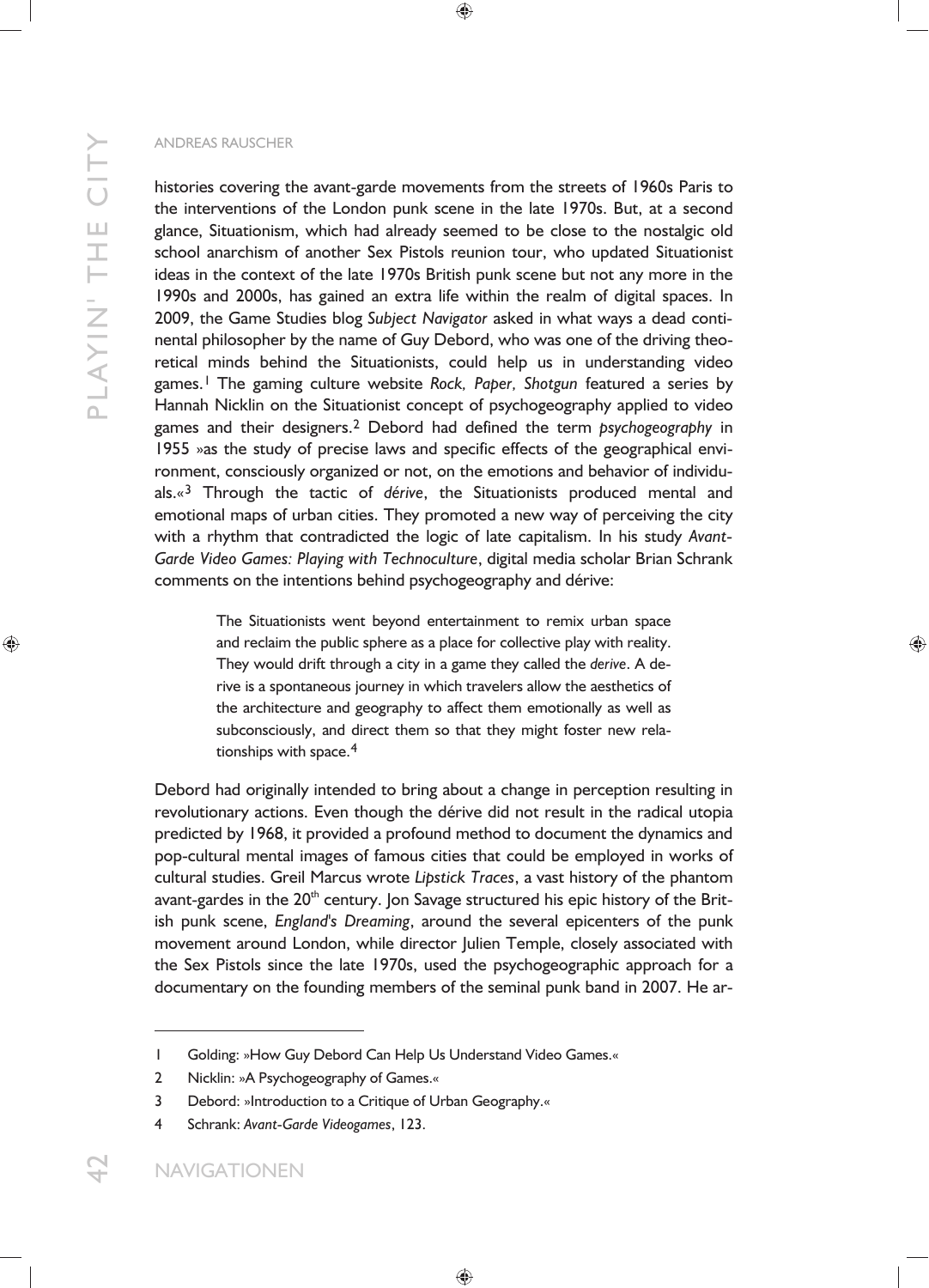#### PLAYING SITUATIONISM

ranged the interviews with Ex-Pistols John Lydon, Steve Jones, Paul Cook, and Glen Matlock around their home districts of London. It is no coincidence that the navigational menu on the Sex Pistols DVD *There'll Always Be an England* is reminiscent of the board game *Scotland Yard*, in which a group of players chases a villain who went into hiding across the map of London. As a playful form of improvisational hermeneutics, the tactic of dérive is very well suited for the exploration of open-world structures in which the once abstract city of the game board turns into an urban playground for enacting drama as well as performing playfulness.

The following article will discuss the renewed relevance of Situationist concepts in combination with the idea of playfulness suggested by Miguel Sicart as a basis for exploring new modes of approaching virtual worlds and genre settings. First, I will regard the development of video game spaces in connection to cineludic forms and place it in the context of dérive. In a second step, I will consider the transformation of the virtual game board into a stage for performance and playfulness, before a concluding outlook will discuss perspectives on a transmedia psychogeography that offers new modes of aesthetic experience and appropriation by performance.

# 2. GAME-PARCOURS AND CINELUDIC FORMS

The development of sandbox and open-world games setting up a promenade for play and emergent dérives is closely connected to the development of simulated environments. In other words, the spectacle of three-dimensional virtual cities had to be created first before it could be appropriated and transformed by the players. Traditional arcade games and side-scroller platform games only hint at the possibility of detours resulting in dérive. In many cases, they are left to the imagination, like the rumor started in the early 1980s that you could discover a secret lair within the tank simulation *Battlezone* (1980) if you moved long enough in a certain direction. The evocative potential of the game space was established by additional information like the decoration of the arcade machine or the manuals from the video game box. Role-Playing Games (RPGs) like *The Bard's Tale* (since 1985)*, Ultima* (since 1981), or the post-apocalyptic scenario in *Wasteland* (since 1988) already hinted at the possibilities featured in the open-world structure of the *Elder Scrolls* (since 1994) and the *Fallout* (since 1997) series, but the representations in those early RPGs and adventure games were restricted to statistics and the redundant surroundings of invariable depictions of houses and landscapes. You had the freedom to move around those vast empty spaces, but there was not much aesthetic material to inspire the psychogeographic experience of the abstract setting.

One of the most disappointing gaming experiences I can recall were games based on the cult TV neo(n) noir detective series *Miami Vice* (1984-1989) and the fantasy epic *Lord of the Rings* in the 1980s. Far from the colorful recreation of Mi-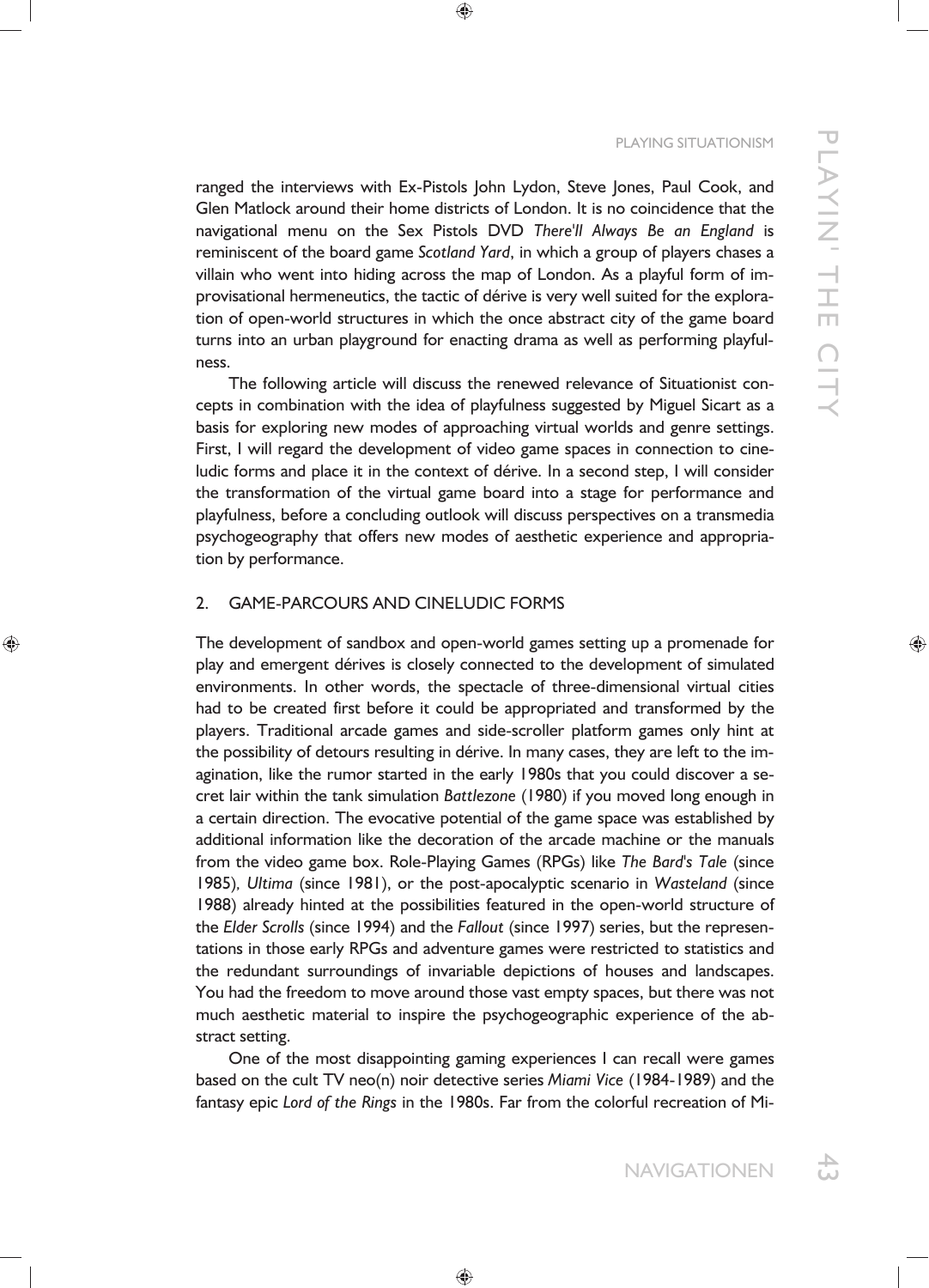ami in *GTA – Vice City* (2003), the top-down perspective in *Miami Vice* (1987) did not feature any details, and the avatar's sports car exploded as soon as you hit the sidewalk. Contrary to the love of detail in J.R.R. Tolkien's novel, the first adventure game based on *Lord of the Rings* consisted of standardized text descriptions without any details or background story. The interaction was reduced to typing in walking directions through regions that felt like the backwoods of Middle-Earth. Any intention of dérive in those environments turned into a minimalist abstract performance and would have been analogous to the psychogeography of a chess board. On the other hand, games with more pronounced graphics like arcade, action, and platform games followed a strict rhythm that did not leave enough time for moving outside the designated frame. In a side-scroller, you could not leave the track defined by the designer and the game mechanics. In his study *Video Game Spaces*, media scholar Michael Nitsche refers to the concept of the tracks and the rail as a »distinguished spatial form in video games.«<sup>5</sup> He points out the ongoing implicit legacy of this structure, since »so-called rail-shooters move or guide the player along invisible tracks that allow little divergence from a given path. The world might appear to be accessible but can be navigated only in the confines of a very limited set track. $\alpha^6$  In other words, games with elaborate graphics like the *Medal of Honor* (since 1999) and *Call of Duty* (since 2003) franchises are not too far away from the scenery in traditional arcade games like *Moon*  Patrol (1984), which suggested futuristic cities in the background that you could never reach during the game. The pattern of movement along the tracks in a jump'n'run game could be compared to a parcours without the improvisational freedom of its real-life counterpart. The difference can be experienced in playing the ludic adaptation of the memorable stunt sequence from the James Bond movie *Casino Royale* (2006) that was included in the game accompanying the following film, *Quantum of Solace* (2008). This game demonstrates quite well that the restrictions prohibiting the application of psychogeography and dérive are not only linear narratives but also hard-rail gameplay mechanics following an algorithm enforcing strict rules. The opposite to this philosophy of design can be found in the experimental little red riding hood variation *The Path* (2009), which encourages you to go exploring in the forest.

The potential for dérive in single-player games improved with the inclusion of additional options in the gameplay and hidden extras. Regardless of its rather sarcastic and violent tone, the post-apocalyptic racing game series *Carmageddon*  (since 1997) creates an interesting combination of ludus and paidia. Instead of winning a race by completing the track in time, you can also leave the road behind, cruise through the run-down city, and complete a level by attacking all the other vehicles. It is no coincidence that this concept is very much reminiscent of the *Grand Theft Auto (GTA)* franchise, which paid tribute to *Carmageddon* in nam-

<sup>5</sup> Nitsche: *Video Game Spaces*, 171.

<sup>6</sup> Ibid, 175.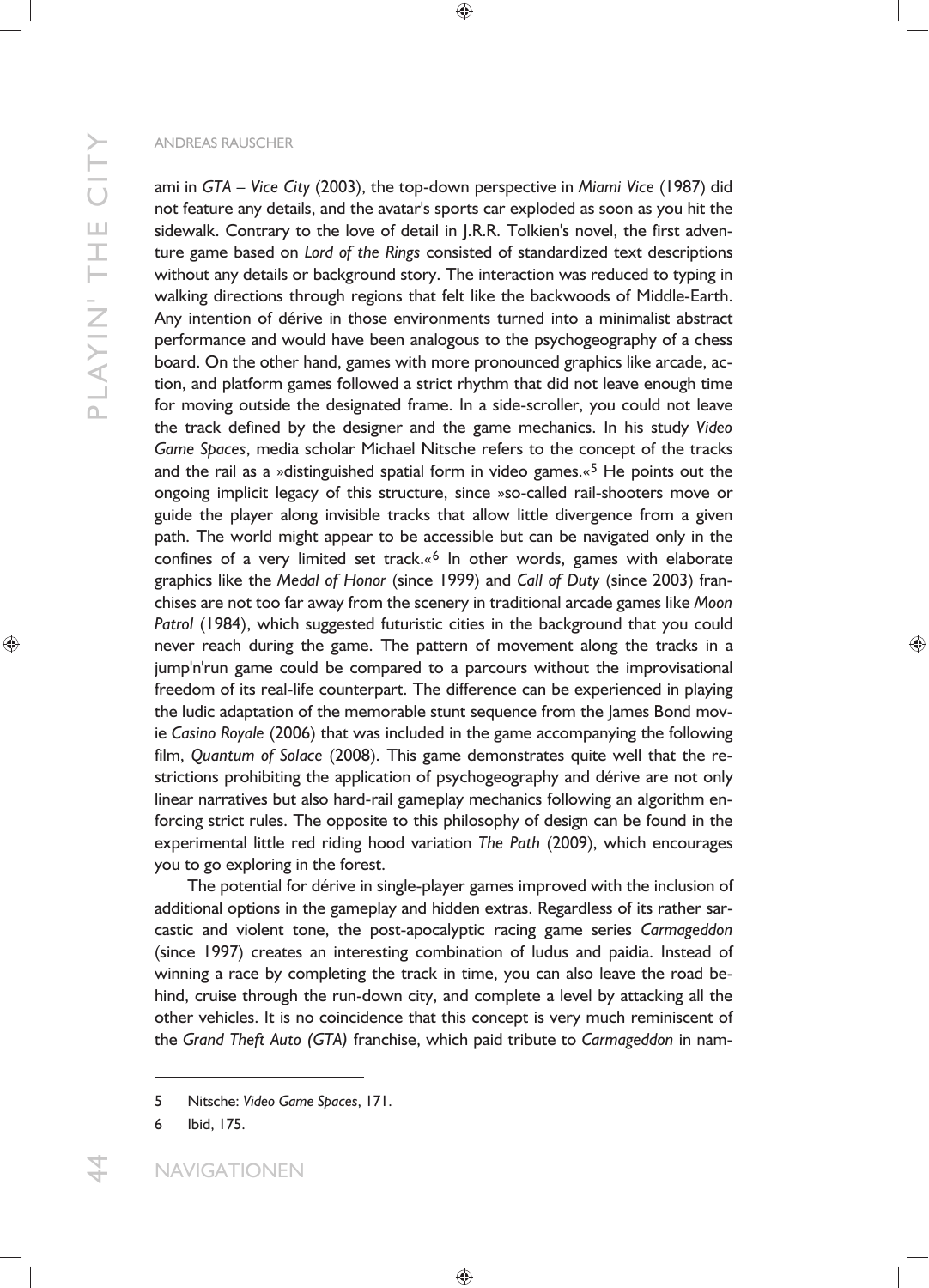ing a mission in *GTA – Vice City* adequately *Cabmageddon*. The affective appeal of playing against the norm in *Carmageddon* by going on a rampage, hitting passengers and destroying the surroundings, corresponds with those seductive techniques of gameplay that film scholar Marcus Stiglegger calls the Promethean impulse. It is also reminiscent of the experience that Miguel Sicart terms dark play:

> Play is a movement between order and chaos. Like tragedy, it fulfills its expressive purpose when it manages a fragile, oscillating balance between both. This echoes the concept of dark play, exploring the boundaries between play and not play, between performance and secrecy. Dark play, with its potential dangers and exhilarating results, is another example of the nature of play as a way of being in the world.7

There is a dialectical association between the promises of the Promethean impulse, laid out by the game designers in order to seduce the players to influence the game »with their own decisions and, in a radical step, even modify [it] according to their own ideas, $\alpha^8$  and the players' decision to give in to the desire to leave the pedestrian walkways leading through the gameworld. A playful approach can result in a fulfillment of ludic and/or cinematic genre conventions as well as their deconstruction. In contrast to the clumsy idea of overemphasizing Anakin Skywalker's long-awaited turn to the dark side in *Star Wars III* – *Revenge of the Sith*  (2005) by having him slaughter a full kindergarten of innocent young Jedi kids, taking a walk on the dark side in the *Star Wars* video games can turn out to be quite fun. If you behave contrary to the etiquette of most first-person shooters in the game *Jedi Knight* (1998), you will turn to the dark side and earn the special skill of firing lightning bolts like Emperor Palpatine in the *Star Wars* films. Observing the events from the original trilogy from the wrong side of the tracks through the prism of the Empire provides an experience that is not featured in the *Star Wars*  movies yet but is well established in the Expanded Universe. In contrast to a game of *Star Wars* chess, the decision to go to the dark side has an aesthetic and emotional effect in games like *Jedi Knight* and *Knights of the Old Republic* (2004)*.* It is almost reminiscent of choosing Darth Vader and Boba Fett instead of Luke Skywalker and Princess Leia action figures on the playground in the late 1970s and early 1980s. In the space combat simulation *Tie Fighter* (1994), you witness the hunt for the rebellion featured in *Episode V – The Empire Strikes Back* (1980) from the perspective of an Imperial tie fighter pilot. Instead of praising Luke, Leia, Han, and their colleagues as heroic freedom fighters throughout the game, they are referred to only as mean terrorists. In the game's final stages, you may even act as the wingman to arch-villain Darth Vader. Those experiences are not exactly a free form of play, but they add to the psychogeography of the *Star Wars* saga in a play-

 $\overline{a}$ 

<sup>7</sup> Sicart: *Play Matters*, 3.

<sup>8</sup> Stiglegger: »The Promethean Impulse in the Interactive Feature Film,« 34.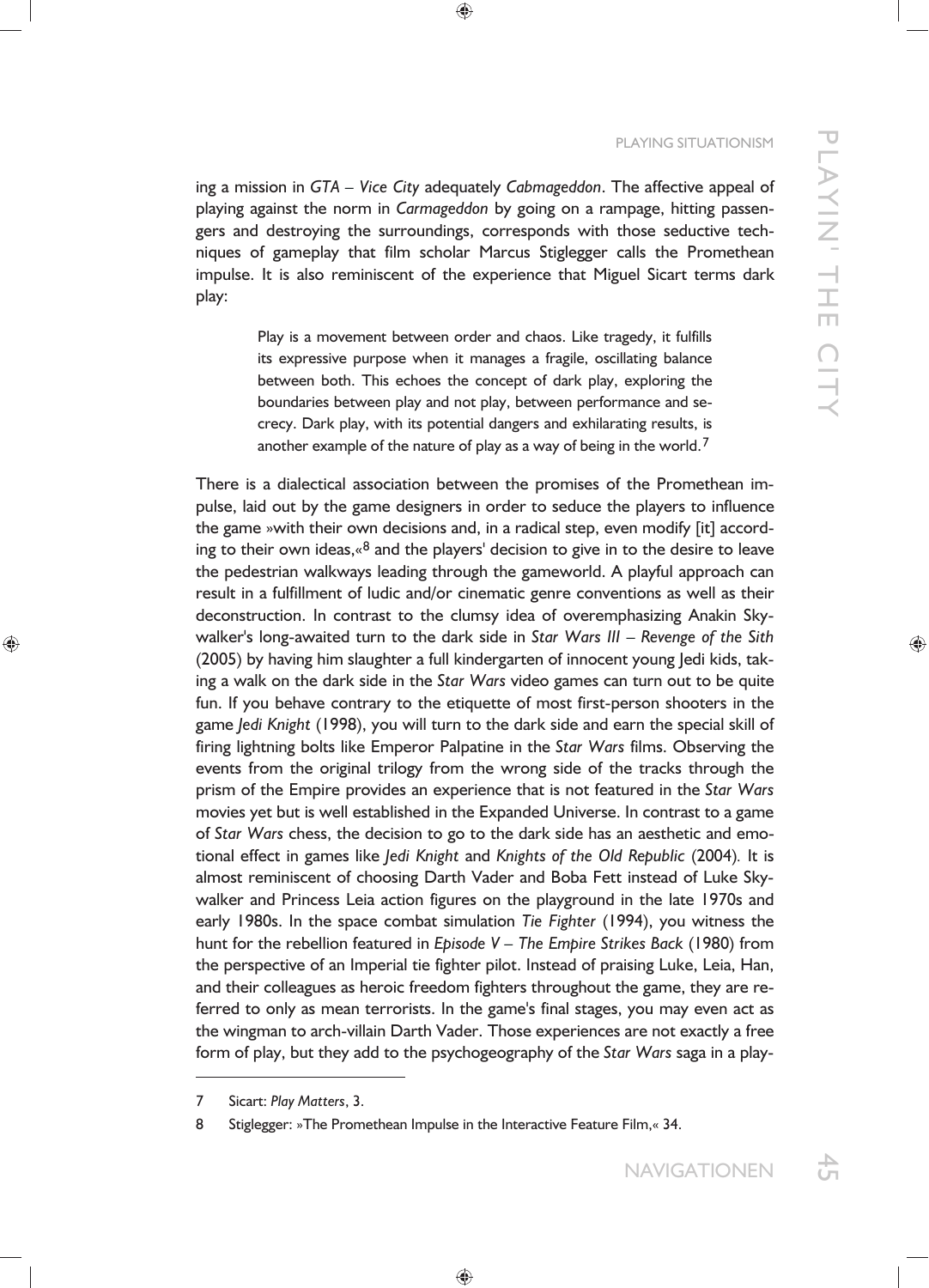ful way of switching sides. These examples indicate that the promises of play as a departure from the conventional formulas are not restricted to art and indie games but can also be found in mainstream titles like some of the *Star Wars*  games.

# 3. GRAND THEFT GENRE PLAYGROUNDS

A promising backdrop for the dance between acting according to the implied rules and letting go by performing play can be found within the realms of genre concepts. Many gameworlds are built upon genre settings. According to game designer and scholar Richard Dansky, »the setting defines the world that the action of the game takes place in, including character races, languages, laws of physics and metaphysics […] and pretty much everything else necessary to define the game world.«9 Genre-coded open-world games like the *GTA* series, *Red Dead Redemption* (2010), and *L.A. Noire* (2011) offer free roaming play as an additional alternative to the obvious hiking trail through the genre setting.

In 1999, Rick Altman suggested a pragmatic genre model for film studies that can be modified for game studies.<sup>10</sup> In contrast to essentialist notions of genres, Altman understands the dynamics of genre as an interplay between the aesthetic semantics, that means the iconography associated with a genre like laser swords and space ships with the science-fiction space opera, and the structuring syntax, for example the standard situation of a chase in an action thriller.<sup>11</sup> The family likeness to game rules becomes quite obvious when you consider the third element Altman added to his genre model. As a third component, the semantics and syntax get reconfigured and renegotiated according to the feedback of the audience.

The transmedia dialogue between artists and audience, game designers and players, as well as directors and their viewers, defines what I call cineludic forms. Within those non-essentialist dynamic structures, the genre discourse becomes part of a larger discussion involving ludic and narrative tropes, character iconography, the topography of settings and their staging in mise-en-scène as well as mise-en-game, and, especially relevant for this article, the psychogeographic mental maps of pop culture. They connect the *Resident Evil* films (since 2002) with George A. Romero's *Dawn of the Dead* (1978) and the popular horror carnival of zombie-walks that turn inner cities into a performance space for genre fans. They translate the death traps of the *SAW* franchise to the emotional challenges in a situation similar to the *SAW* films (since 2004) in the action-adventure *Heavy Rain*  (2010) and create an associative addition to escape-the-room games. They also inspire the world-building of *Star Wars* (since 1977)*, Star Trek* (since 1966), and

<sup>9</sup> Dansky: »Introduction to Game Narrative, « 3.

<sup>10</sup> For a more detailed discussion, see Rauscher: *Spielerische Fiktionen*.

<sup>11</sup> Altman: *Film/Genre*, 219.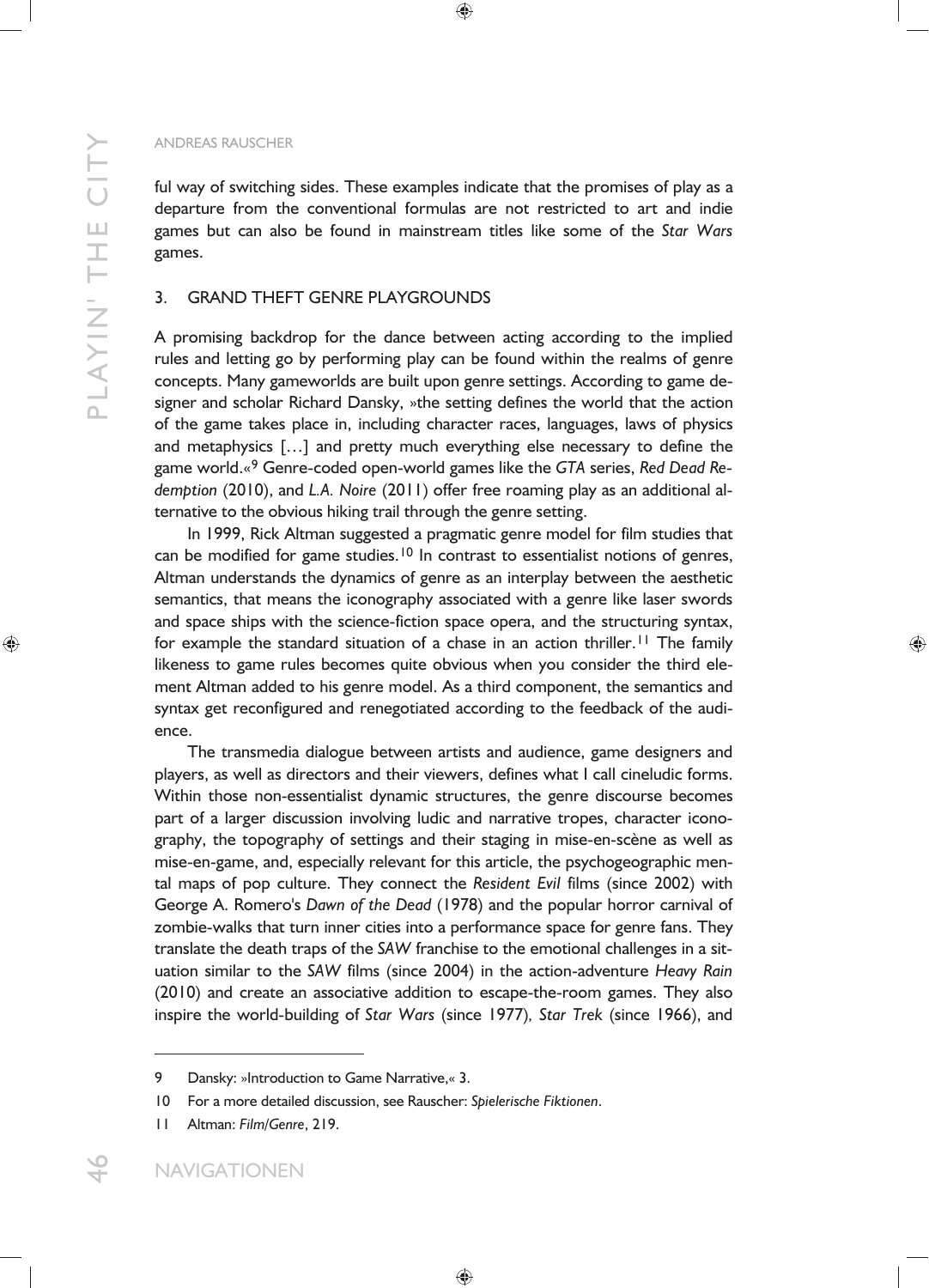*Lord of the Rings* (2001-2003) by a vast variety of video games and influence the do-it-yourself-stardom and creativity of cosplayers attending conventions in their stylized self-made costumes.

Cineludic forms pick up settings, situations, and character types from films and combine them with ludic operations like goals, challenges, rules, and obstacles. Instead of adapting a certain licensed film as a whole, they take inspiration from stock scenes, which of course are predictable (who would not expect a series of henchmen waiting around the next corner in an underground villain's lair) and are also inspired by cues from characters that might appear stereotypical in their habits and appearance but offer perfect material for action toys as well as avatars in video games because of their skills and equipment.

A significant example of the transfer processes of cineludic forms would be the new wave of comic book adaptations from the *Marvel* universe. Characters like Wolverine, Iron Man, and Captain America already provided perfect source material for video game adaptations on the Super Nintendo System before there were any major film adaptations. After one and a half decades of *Marvel* adaptations creating a meta-genre of their own,12 the all-star-company outing *The Avengers* (2012) featured the game literacy of director and author Joss Whedon prominently. During a meeting of the superhero team, a character in the background is caught playing the prototypical space shooter *Galaga* (1981). In contrast to forced cross-referencing that treats its material as a retro-postmodern joke as it happened in the Adam Sandler vehicle *Pixels* (2015), Whedon uses the arcade video game classic in the same way in which Peter Greenaway would include references to high art and Quentin Tarantino would employ samples from Hong Kong films, Italian action movies, and Blaxploitation films from the 1970s. In the film's spectacular showdown, Captain America, Black Widow, Iron Man, the Hulk, Thor, and Hawkeye battle several waves of alien invaders, turning Manhattan into an arcade setting for creative urban gaming. The scenario builds upon the template from *Galaga*, featuring alien invaders that even occasionally fly in the same formation as the enemies in the game. *The Avengers* demonstrates how a cineludic form is defined in video games from the early 1980s and is then integrated thirty years later into a cinematic scenario.

Game genres as well as cinematic genres can provide different levels of meaningful experiences. These experiences can be brought about by taking the challenge of fulfilling the rules as well as trying to break away from the monorail of generic narrative. An example of following the rules for affective surprises would be the cineludic form found in many survival horror games.

The fun of encountering what lurks behind the next door is an essential part of the experience of survival horror. The creaking doors in *Resident Evil* (since 1996) presented during the loading screens have become iconic for the experi-

 $\overline{a}$ 

<sup>12</sup> Rauscher: »Auteuristische Strategien der Adaption und Appropriation in Superhelden-Comicverfilmungen.«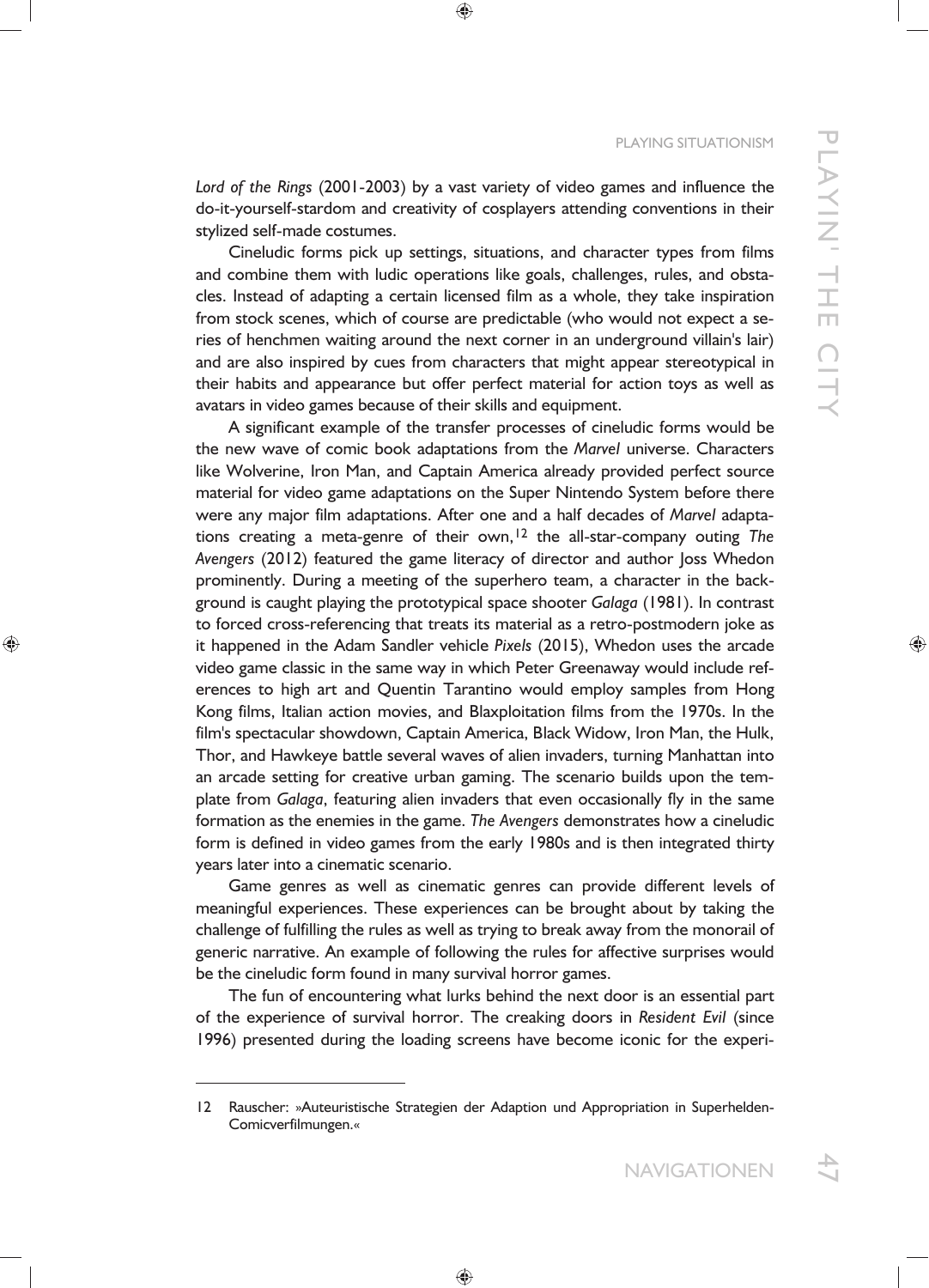ence of horror action-adventures. In the games from the *Silent Hill* franchise (since 1999), diving into the buried secrets of the protagonists is directly linked to descending into the mists of the endless fog surrounding the isolated ghost town. There can be pretty memorable jump-scares like the dog coming through a window in the first installment of *Resident Evil* or the invincible brutal Pyramid Head representing the self-denial and guilt of the widowed protagonist in *Silent Hill 2*. Nevertheless, the player experience in a survival horror game is closer to a funhouse ride in an amusement park (*Resident Evil*) or to the psychological subtext of the haunted house trope (*Silent Hill*) than to a playground. There is not much room for play with the scripted events unleashing the next zombie-in-a-box. And there are not many options to choose from in performing the main characters. They either offer exciting action figures with special skills as in *Resident Evil*, or you try to figure out their trauma in *Silent Hill* in the same way in which you would try to find out who murdered Count Eutin in a game of *Clue*. The traces of play can rather be found in games like *Ghost Master*, a strategy game by Chris Bateman reminiscent of Tim Burton's bio-exorcist comedy *Beetlejuice* (1988)*,* in which you command the monsters and the undead trying to get rid of their uninvited annoying human housemates. But in order to choose between game track and playground you have to leave the house and roam around the city.

# 4. PERFORMING PAIDIA AND TRANSMEDIA PSYCHOGEOGRAPHY

In contrast to the hard-rail haunted houses and ghost towns of *Resident Evil* and *Silent Hill*, the open-world structures of recent action-adventures like the *GTA* series, *Red Dead Redemption*, and *L.A. Noire* or role-playing games like *Fallout* and the *Elder Scrolls* series offer the player alternative roads through the simulated world. Characteristically, the games produced by developers Rockstar Games and Bethesda encourage different forms of gameplay. They can be navigated in quite linear fashion in a straight play through, but they also allow for detours that may never return to the main plot.

A psychogeographic experience can be achieved in both ways, either as a tour through the tropes and settings of genre cinema by following the main quest, or by finding your own way through the simulated gangster metropolis of *GTA*, the Western after its heyday and the closing of the frontier in *Red Dead Redemption*, or the *Mad Max-*inspired post-apocalyptic wastelands of *Fallout*. The first approach accentuates a love for detail that could not be provided by cinema. In *GTA – Vice City*, you can conquer the drug kingpin's villa as your headquarter, and it looks exactly like the domicile owned by Al Pacino's Tony Montana in Brian De Palma's *Scarface* (1982). The final missions during *GTA – San Andreas* take place during the L.A. riots of 1992, and *GTA IV* is set in the milieu of Eastern European immigrant mobsters in New York. Like classic gangster films, the games are set within a stylized variation of real cities featuring locations taken from films and TV series. In *Vice City* the look of the nightclubs is inspired by Michael Mann's cult se-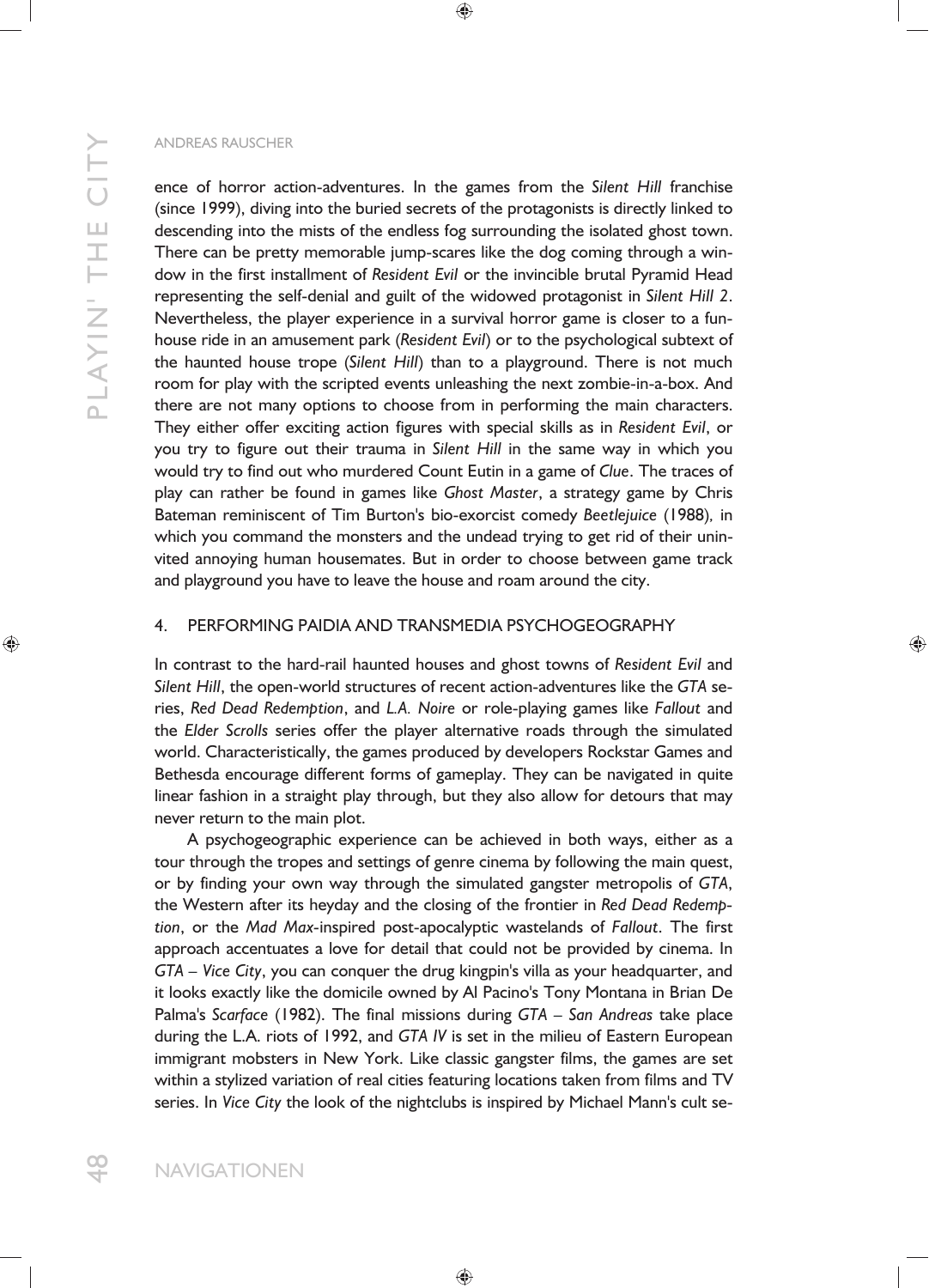#### PLAYING SITUATIONISM

ries *Miami Vice* (1984-1989), and in all installments of the *GTA* series, you can switch between the sounds of different radio stations providing the soundtrack to your missions. With a variety of musical styles, ranging from underground hip hop and commercial gangsta rap to techno, country music, classic rock, and speed metal, you can create a psychogeographical experience by choosing different musical modifications of your game experience. The second approach is based upon thinking outside the (sand)box and leaving behind the role for the avatar laid out by the main quest.

Miguel Sicart comments on the games from the *Fallout* and *GTA* series, that, »although the game wants us to follow its linear, narrative structure, the storytelling nodes that move the plot forward are in fact props […] The narrative takes us into a game with form and structure, but we don't need to engage with it. $\alpha$ <sup>13</sup>

The varying experiences of the game can be compared to the difference between acting and performing that film scholar James Naremore discusses in his study *Acting in the Cinema*.14 He defines acting as »a special type of theatrical performance in which the persons held up for show have become agents in a narrative. $\alpha$ <sup>15</sup> When acting, you follow the guidance of a screenplay, or, in the case of a video game, you execute the actions implied by the game's narrative architecture and by the attributes given to your avatar by the designer. In the neo-noir shooter series *Max Payne* (since 1999), you can very well experience the rooms of the run-down city in much greater detail than in any film, but you cannot change the character's behavior and development defined by the conventions of hardboiled literature and cinema. In the *GTA* series, you cannot change the plot points concerning the protagonist. No matter how hard you try, you will always be betrayed by your former friends in *San Andreas*, and in *GTA IV*, you have to go into hiding after a certain number of missions. The concept of performance, on the other hand, comes into play, according to Naremore, »when people are caught unaware by a camera, they become objects to be looked at, and they usually provide evidence of role-playing in everyday life.«<sup>16</sup> The idea of performance can be found in acting styles that take the character only as a starting point to find additional idiosyncratic elements that were not included in the script.

The sandbox provided by *GTA* and other open-world games can include this opportunity as well. The freedom of play is not only enabled in regard to movement through the gameworld but also in discovering the dimensions of play by performing the avatar outside of the acting routines connected with the goals given by the missions. When integrating elements of performance, you convert the props into toys. The psychogeographical experience is, then, no longer restricted to immersing yourself in the atmosphere of a pop-cultural epoch or the setting of

 $\overline{a}$ 

<sup>13</sup> Sicart, 56.

<sup>14</sup> Naremore: *Acting in the Cinema*.

<sup>15</sup> Ibid, 23.

<sup>16</sup> Ibid, 15.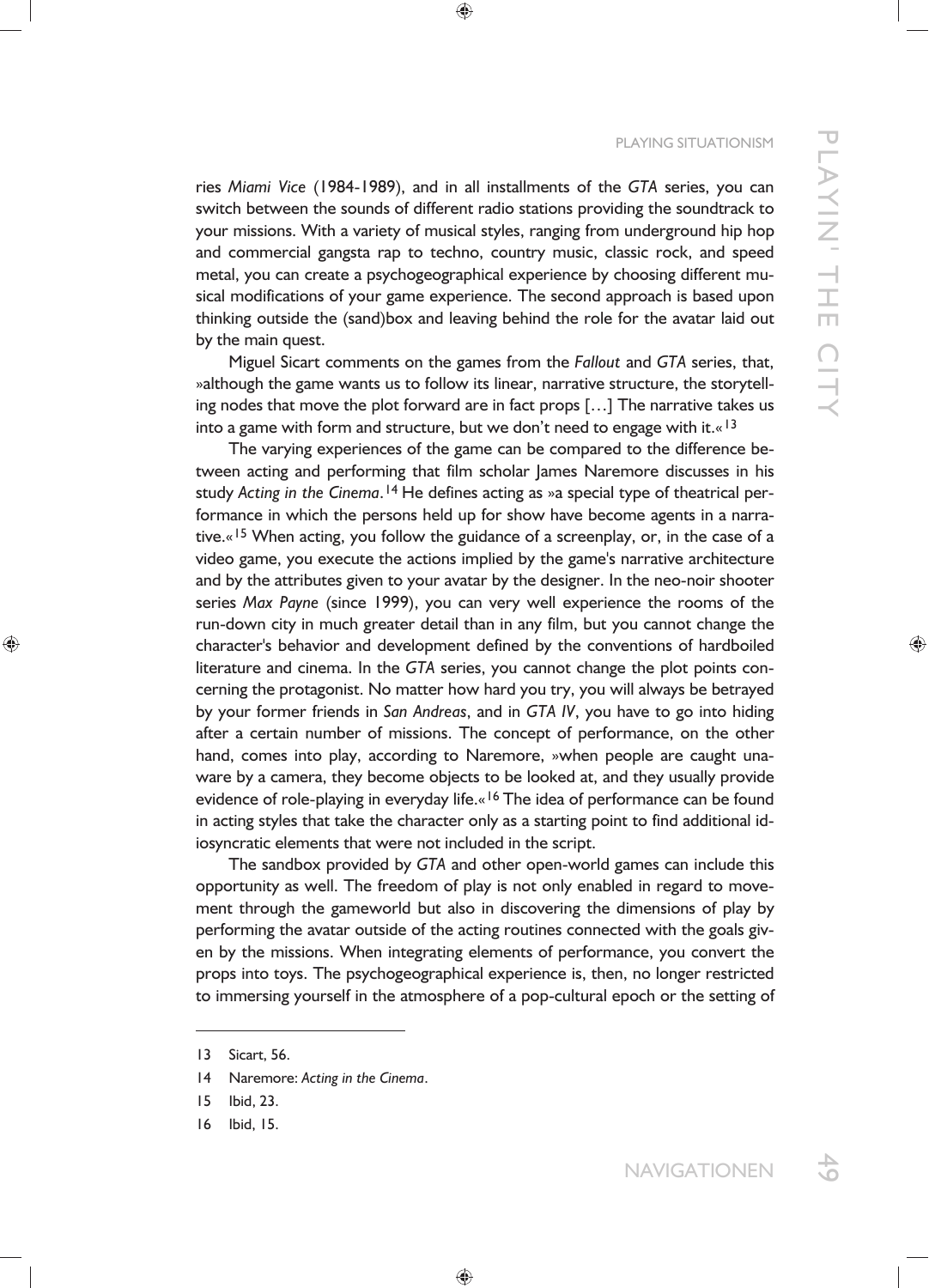a well-known gangster drama like the 2006 video game based on Francis Ford Coppola's *The Godfather*, in which you cross the key events of the classic mafia drama on several occasions. Instead of following the generic patterns established by the original context of the cineludic form, you discover the possibilities of playfulness in a similar way to children making up their own variations of films by playing with action figures.

The productions by *Rockstar Games* explicitly provide room for play. In *GTA*  – *San Andreas*, the activity of car surfing became a popular trend. Instead of taking control of California's underworld, the players began to jump onto driving cars and try to remain on top of them during a drive along the freeway for as long as possible. Playing *GTA – Vice City* with a neighbor who had an impressive knowledge of video games a few years ago, I discovered a way of infiltrating an enemy's cocaine factory not in the standard gangster limousine that was designated for this operation by the quest design but by hijacking a tourist bus. The hit squad entered the alternative vehicle nonetheless. The drive-by turned into a sightseeing tour through 1980s Miami accompanied by the thumping beats of 1980s synth-pop, which is closely associated with the *Miami Vice* soundtracks. Another similar experience was to play the cop drama *L.A. Noire* in the way you would act in *GTA.* Of course, the accompanying cop being a non-player character with a scripted behavioral routine and strict moral values will not stop complaining when you leave the freeway to take a short cut through the park. Gaming experiences like this infiltration of hard-boiled gangster dramas by absurd actions recall what Miguel Sicart calls playfulness, »a way of engaging with particular contexts and objects that is similar to play but respects the purposes and goals of that object or context.«17 The objects and the setting of *GTA – Vice City* and *L.A. Noire*  remained intact. After cruising around the city in the tourist bus for some time, the hit squad even managed to conquer the hostile cocaine factory. Nevertheless, the action played out as if the director's chair had been turned over from Michael Mann and Brian De Palma to movie satire specialist Mel Brooks.

In comparison to their predecessors in the avant-garde like the Dadaists, Brian Schrank observes about the Situationists: »Rather than starting with art, the Situationists began by hacking entertainment.«<sup>18</sup> Concerning subverting the mechanics and toying around with the implicit rulebook of the depicted world, the idea of hacking art can be very well applied to the system of genres in a transmedia context. If the gameplay and the mechanics include the potential, the player can become more deeply involved with the role indicated by the avatar and use his or her own emotional experience in order to plunge into immersive acting like a method actor would. But he or she can also break away from the recognizable dramatic pattern and turn the stage of the game into a vaudeville show of sophisticated rage against the algorithm.

<sup>17</sup> Sicart, 21.

<sup>18</sup> Schrank, 122.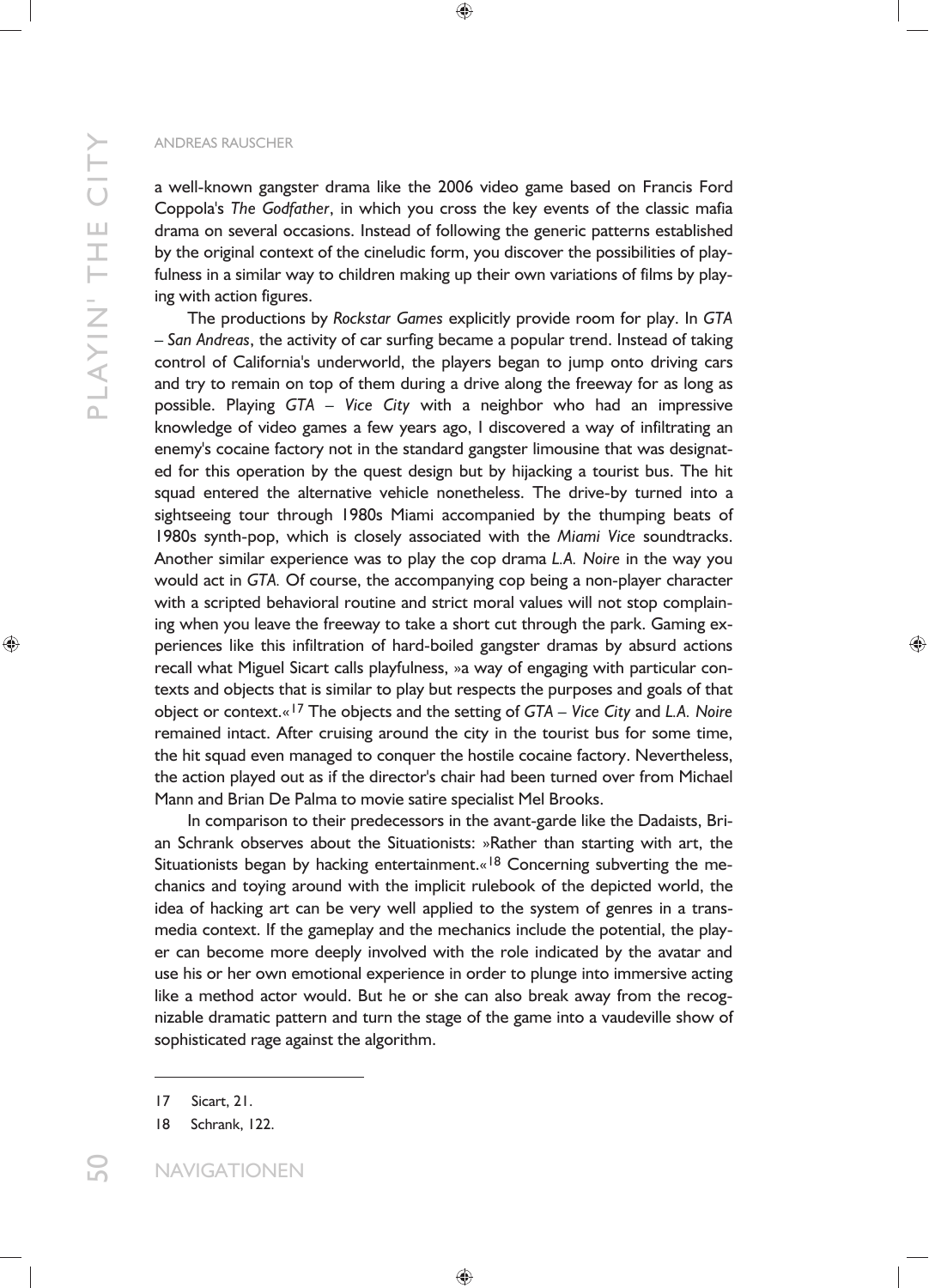### PLAYING SITUATIONISM

The transmedia passages of cineludic forms thus include the potential of affirmation as well as deconstruction. Game developers like Rockstar Games seem to be aware of the potential and the meaningful experiences created by both approaches. Their games improvise upon templates provided by well-known gangster dramas and thrillers. Instead of simply emulating the values implied by the films, they create sandbox cities that include the adventure playground as well as hard-rail parcour installments. The most obvious example of how Rockstar Games extend the psychogeographic experience of film historical predecessors is their 2005 variation of Walter Hill's influential action drama *The Warriors* (1979), which inspired the video clip *100 Miles and Running* by the seminal gangsta rap group N.W.A. As in the film of the same title, a New York gang that gets wrongfully accused for the murder of a gang leader has to travel from Central Park to Coney Island during one memorable night in the late 1970s. The passage through hostile territory is combined with several challenges. Options like smashing in shopping windows and stealing car radios provide the seductive opportunity for dark play. Play becomes a hermeneutic approach for navigating the mental maps of imaginary cities from films and TV series.

The situationist strategy of dérive is not directly linked to real-life urban politics as Guy Debord originally intended. Nevertheless, it can be an enlightening tool for playing experiences beyond the invisible rail. The strict organization of a virtual theme park turns into an adventurous playground. The scripted routine of acting makes room for the performance pleasure of play. This shift also puts the aesthetic individual responsibility into the hands of the player, including the experience of the same unpleasant feelings an actor would discover on researching an ambivalent character. The risk of play is connected with pleasure as well as pain.

To find out about the creative as well as the destructive side of simulated playgrounds, recreating the mental maps of popular culture can be a very valuable hermeneutic approach that goes beyond the closed circuits of a singular work of art or the mechanics of an algorithm. A question that is open to further discussion would be how the dérive from virtual game worlds could use the performance quality of play to find new ways for reaching back into real urban spaces. That cineludic forms can develop subversive qualities has been demonstrated by Darth Vader running for mayor in the election in the Ukrainian city Odessa and Chewbacca being arrested during a protest rally in the same town. Actions like these prove that there is potential to rediscover the political side of Situationism and the dérive. The psychogeography of the fictional and the fantastic can be brought into a dialectical dialogue with the reality that initiated the alternative drafts found in worldbuilding as a utopian impulse.

In his 2007 book *Dream: Re-Imagining Progressive Politics in an Age of Fantasy*, the historian and media scholar Stephen Duncombe discusses the *GTA* series as an inspiration to rethink progressive politics from the quality of gameplay. For Duncombe, the appeal of the game lies in the popular desire to rebel and the fascinat-